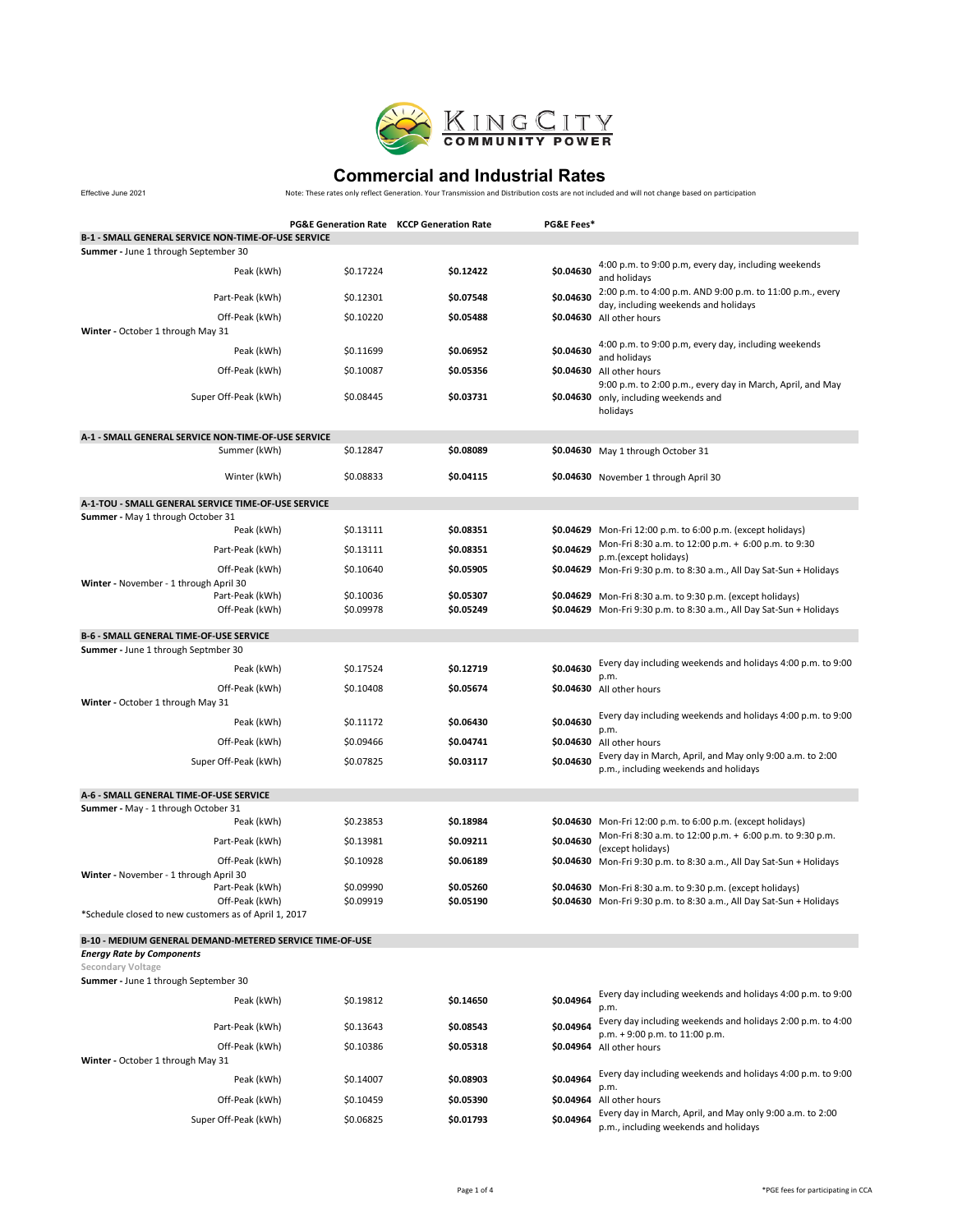

Effective June 2021

|                                                                  | <b>PG&amp;E Generation Rate KCCP Generation Rate</b> |           | PG&E Fees* |                                                                                      |
|------------------------------------------------------------------|------------------------------------------------------|-----------|------------|--------------------------------------------------------------------------------------|
| <b>Demand Rate by Components</b>                                 |                                                      |           |            |                                                                                      |
| Summer (kW)                                                      | \$0.00000                                            | \$0.00000 |            |                                                                                      |
| Winter (kW)                                                      | \$0.00000                                            | \$0.00000 |            |                                                                                      |
| A-10 - MEDIUM GENERAL DEMAND-METERED SERVICE NON-TIME-OF-USE     |                                                      |           |            |                                                                                      |
| <b>Energy Rate by Components</b><br>Secondary Voltage            |                                                      |           |            |                                                                                      |
| Summer (kWh)                                                     | \$0.12788                                            | \$0.07696 |            | \$0.04964 May 1 through October 31                                                   |
| Winter (kWh)<br><b>Demand Rate by Components</b>                 | \$0.10612                                            | \$0.05542 |            | \$0.04964 November 1 through April 30                                                |
| Summer (kW)                                                      | \$0.00000                                            | \$0.00000 |            | May 1 through October 31                                                             |
| Winter (kW)                                                      | \$0.00000                                            | \$0.00000 |            |                                                                                      |
| A-10 - MEDIUM GENERAL DEMAND-METERED SERVICE TIME-OF-USE         |                                                      |           |            |                                                                                      |
| <b>Energy Rate by Components</b><br>Secondary Voltage            |                                                      |           |            |                                                                                      |
| Summer - May 1 through October 31                                |                                                      |           |            |                                                                                      |
| Peak (kWh)                                                       | \$0.14113                                            | \$0.09009 |            | \$0.04963 Mon-Fri 12:00 p.m. to 6:00 p.m.                                            |
| Part-Peak (kWh)                                                  | \$0.14113                                            | \$0.09009 | \$0.04963  | Mon-Fri (Except Holidays) 8:30 a.m. to 12:00 p.m. + 6:00 p.m.                        |
| Off-Peak (kWh)                                                   | \$0.11434                                            | \$0.06357 |            | to 9:30 p.m.<br>\$0.04963 Mon-Fri 9:30 p.m. to 8:30 a.m., All Day Sat-Sun + Holidays |
| Winter - November - 1 through April 30                           |                                                      |           |            |                                                                                      |
| Part-Peak (kWh)                                                  | \$0.10651                                            | \$0.05581 |            | \$0.04963 Mon-Fri (Except Holidays) 8:30 a.m. to 9:30 p.m.                           |
| Off-Peak (kWh)                                                   | \$0.10580                                            | \$0.05511 |            | \$0.04963 Mon-Fri 9:30 p.m. to 8:30 a.m., All Day Sat-Sun + Holidays                 |
| <b>Demand Rate by Components</b><br>Summer (kW)                  | \$0.00000                                            | \$0.00000 |            |                                                                                      |
|                                                                  |                                                      |           |            |                                                                                      |
| AG-A1 - TIME-OF-USE AGRICULTURAL POWER                           |                                                      |           |            |                                                                                      |
| <b>Energy Rate by Components</b>                                 |                                                      |           |            |                                                                                      |
| Secondary Voltage                                                |                                                      |           |            |                                                                                      |
| Summer - June 1 through September 30                             |                                                      |           |            | 5:00 p.m. to 8:00 p.m, Every day including weekends and                              |
| Peak (kWh)                                                       | \$0.22392                                            | \$0.17862 | \$0.04306  | holidays                                                                             |
| Off-Peak (kWh)<br>Winter - October 1 through May 31              | \$0.10424                                            | \$0.06014 |            | \$0.04306 All other times                                                            |
| Peak (kWh)                                                       | \$0.10092                                            | \$0.05685 | \$0.04306  | 5:00 p.m. to 8:00 p.m, Every day including weekends and                              |
|                                                                  |                                                      |           |            | holidays                                                                             |
| Off-Peak (kWh)<br><b>Demand Rate by Components</b><br>Summer     | \$0.07447                                            | \$0.03067 |            | \$0.04306 All other times                                                            |
| Maximum Peak Demand (kW)                                         | \$0.00000                                            | \$0.00000 |            |                                                                                      |
| AG-A2 - TIME-OF-USE AGRICULTURAL POWER                           |                                                      |           |            |                                                                                      |
| <b>Energy Rate by Components</b><br>Secondary Voltage            |                                                      |           |            |                                                                                      |
| Summer - June 1 through September 30                             |                                                      |           |            |                                                                                      |
| Peak (kWh)                                                       | \$0.22392                                            | \$0.17862 | \$0.04306  | 5:00 p.m. to 8:00 p.m, Every day including weekends and                              |
| Off-Peak (kWh)                                                   | \$0.10424                                            | \$0.06014 |            | holidays<br>\$0.04306 All other times                                                |
| Winter - October 1 through May 31                                |                                                      |           |            |                                                                                      |
| Peak (kWh)                                                       | \$0.10092                                            | \$0.05685 | \$0.04306  | 5:00 p.m. to 8:00 p.m, Every day including weekends and<br>holidays                  |
| Off-Peak (kWh)                                                   | \$0.07447                                            | \$0.03067 |            | \$0.04306 All other times                                                            |
| <b>Demand Rate by Components</b><br>Summer                       |                                                      |           |            |                                                                                      |
| Maximum Peak Demand (kW)                                         | \$0.00000                                            | \$0.00000 |            |                                                                                      |
| AG-B - LARGE TIME-OF-USE AGRICULTURAL POWER                      |                                                      |           |            |                                                                                      |
| <b>Energy Rate by Components</b>                                 |                                                      |           |            |                                                                                      |
| <b>Secondary Voltage</b><br>Summer - June 1 through September 30 |                                                      |           |            |                                                                                      |
| Peak (kWh)                                                       | \$0.23936                                            | \$0.19391 | \$0.04306  | 5:00 p.m. to 8:00 p.m, Every day including weekends and                              |
| Off-Peak (kWh)                                                   | \$0.11629                                            | \$0.07207 |            | holidays<br>\$0.04306 All other times                                                |
| Winter - October 1 through May 31                                |                                                      |           |            |                                                                                      |
| Peak (kWh)                                                       |                                                      | \$0.06678 | \$0.04306  | 5:00 p.m. to 8:00 p.m, Every day including weekends and                              |
|                                                                  | \$0.11095                                            |           |            | holidays                                                                             |
| Off-Peak (kWh)                                                   | \$0.08475                                            | \$0.04084 |            | \$0.04306 All other times                                                            |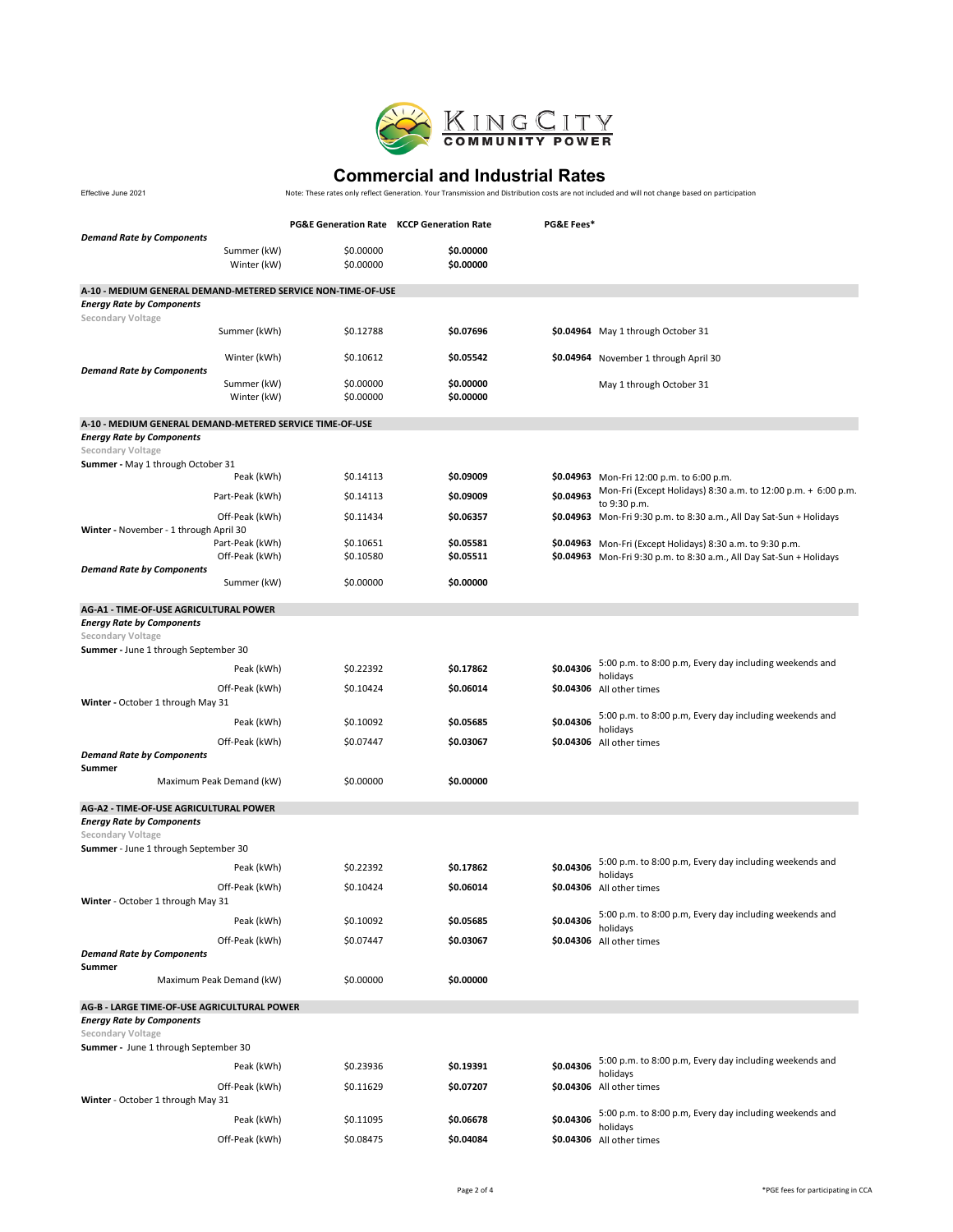

Effective June 2021

|                                                                                                            |                         | <b>PG&amp;E Generation Rate KCCP Generation Rate</b> | PG&E Fees* |                                                                                                                              |  |
|------------------------------------------------------------------------------------------------------------|-------------------------|------------------------------------------------------|------------|------------------------------------------------------------------------------------------------------------------------------|--|
| <b>Demand Rate by Components</b><br>Summer                                                                 |                         |                                                      |            |                                                                                                                              |  |
| Maximum Peak Demand (kW)                                                                                   | \$0.00000               | \$0.00000                                            |            |                                                                                                                              |  |
| AG-C- LARGE TIME-OF-USE AGRICULTURAL POWER<br><b>Energy Rate by Components</b><br><b>Secondary Voltage</b> |                         |                                                      |            |                                                                                                                              |  |
| <b>Summer</b> - June 1 through September 30                                                                |                         |                                                      |            |                                                                                                                              |  |
| Peak (kWh)                                                                                                 | \$0.11254               | \$0.06835                                            | \$0.04306  | 5:00 p.m. to 8:00 p.m, Every day including weekends and                                                                      |  |
| Off-Peak (kWh)                                                                                             | \$0.08306               | \$0.03917                                            |            | holidays<br>\$0.04306 All other times                                                                                        |  |
| Winter - October 1 through May 31                                                                          |                         |                                                      |            |                                                                                                                              |  |
| Peak (kWh)                                                                                                 | \$0.09790               | \$0.05386                                            | \$0.04306  | 5:00 p.m. to 8:00 p.m, Every day including weekends and<br>holidays                                                          |  |
| Off-Peak (kWh)                                                                                             | \$0.07238               | \$0.02860                                            |            | \$0.04306 All other times                                                                                                    |  |
| <b>Demand Rate by Components</b>                                                                           |                         |                                                      |            |                                                                                                                              |  |
| Summer<br>Maximum Peak Demand (kW)<br>Demand Charge Rate Limiter                                           | \$12.00000<br>\$0.50000 | \$11.94000<br>\$0.50000                              |            |                                                                                                                              |  |
| <b>B-19 - MEDIUM GENERAL DEMAND-METERED TOU SERVICE</b>                                                    |                         |                                                      |            |                                                                                                                              |  |
| <b>Energy Rate by Components</b>                                                                           |                         |                                                      |            |                                                                                                                              |  |
| Secondary Voltage<br><b>Summer</b> - June 1 through Septmber 30                                            |                         |                                                      |            |                                                                                                                              |  |
| Peak (kWh)                                                                                                 | \$0.13463               | \$0.08777                                            | \$0.04551  | Every day including weekends and holidays 4:00 p.m. to 9:00<br>p.m.                                                          |  |
| Part-Peak (kWh)                                                                                            | \$0.10573               | \$0.05916                                            | \$0.04551  | Every day including weekends and holidays 2:00 p.m. to 4:00                                                                  |  |
| Off-Peak (kWh)<br>Winter - October 1 through May 31                                                        | \$0.08530               | \$0.03894                                            |            | p.m. + 9:00 p.m. to 11:00 p.m.<br>\$0.04551 All other hours                                                                  |  |
| Peak (kWh)                                                                                                 | \$0.11628               | \$0.06961                                            | \$0.04551  | Every day including weekends and holidays 4:00 p.m. to 9:00                                                                  |  |
| Off-Peak (kWh)                                                                                             | \$0.08522               | \$0.03886                                            |            | p.m.<br>\$0.04551 All other hours                                                                                            |  |
| Super Off-Peak (kWh)                                                                                       | \$0.04354               | (50.00241)                                           | \$0.04551  | Every day in March, April, and May only 9:00 a.m. to 2:00                                                                    |  |
| <b>Demand Rate by Components</b>                                                                           |                         |                                                      |            | p.m., including weekends in holidays                                                                                         |  |
| Summer                                                                                                     |                         |                                                      |            |                                                                                                                              |  |
| Maximum Peak Demand (kW)                                                                                   | \$14.48000              | \$14.40760                                           |            |                                                                                                                              |  |
| Maximum Part-Peak Demand (kW)<br>Winter                                                                    | \$2.11000               | \$2.09945                                            |            |                                                                                                                              |  |
| Maximum Peak Demand (kW)                                                                                   | \$1.72000               | \$1.71140                                            |            |                                                                                                                              |  |
| E-19 - MEDIUM GENERAL DEMAND-METERED TOU SERVICE                                                           |                         |                                                      |            |                                                                                                                              |  |
| <b>Energy Rate by Components</b><br>Secondary Voltage                                                      |                         |                                                      |            |                                                                                                                              |  |
| Summer - May 1 through October 31                                                                          |                         |                                                      |            |                                                                                                                              |  |
| Peak (kWh)                                                                                                 | \$0.09122               | \$0.04480                                            |            | \$0.04551 Mon-Fri (Except Holidays) 12:00 p.m. to 6:00 p.m.<br>Mon-Fri (Except Holidays) 8:30 a.m. to 12:00 p.m. + 6:00 p.m. |  |
| Part-Peak (kWh)                                                                                            | \$0.09122               | \$0.04480                                            | \$0.04551  | to 9:30 p.m.                                                                                                                 |  |
| Part-Peak (kWh)                                                                                            | \$0.08524               | \$0.03888                                            | \$0.04551  | Mon-Fri (Except Holidays) 9:30 p.m. to 8:30 a.m., All Day Sat-<br>Sun + Holidays                                             |  |
| Winter - November 1 through April 30<br>Part-Peak (kWh)                                                    | \$0.08265               | \$0.03631                                            |            | \$0.04551 Mon-Fri (Except Holidays) 8:30 a.m. to 9:30 p.m.                                                                   |  |
| Off-Peak (kWh)                                                                                             | \$0.08194               | \$0.03561                                            | \$0.04551  | Mon-Fri (Except Holidays) 9:30 p.m. to 8:30 a.m., All Day Sat-<br>Sun + Holidays                                             |  |
| <b>Demand Rate by Components</b><br>Summer                                                                 |                         |                                                      |            |                                                                                                                              |  |
| Maximum Peak Demand (kW)                                                                                   | \$9.29000               | \$9.24355                                            |            |                                                                                                                              |  |
| Maximum Part-Peak Demand (kW)                                                                              | \$9.29000               | \$9.24355                                            |            |                                                                                                                              |  |
| *Schedule closed to new enrollment                                                                         |                         |                                                      |            |                                                                                                                              |  |
| B-19 - MEDIUM GENERAL DEMAND-METERED TOU SERVICE (OPTION R - SOLAR)                                        |                         |                                                      |            |                                                                                                                              |  |
| <b>Energy Rate by Components</b><br>Secondary Voltage                                                      |                         |                                                      |            |                                                                                                                              |  |
| Summer - June 1 through Septmber 30                                                                        |                         |                                                      |            |                                                                                                                              |  |
| Peak (kWh)                                                                                                 | \$0.26347               | \$0.21533                                            | \$0.04551  | Every day including weekends and holidays 4:00 p.m. to 9:00<br>p.m.                                                          |  |